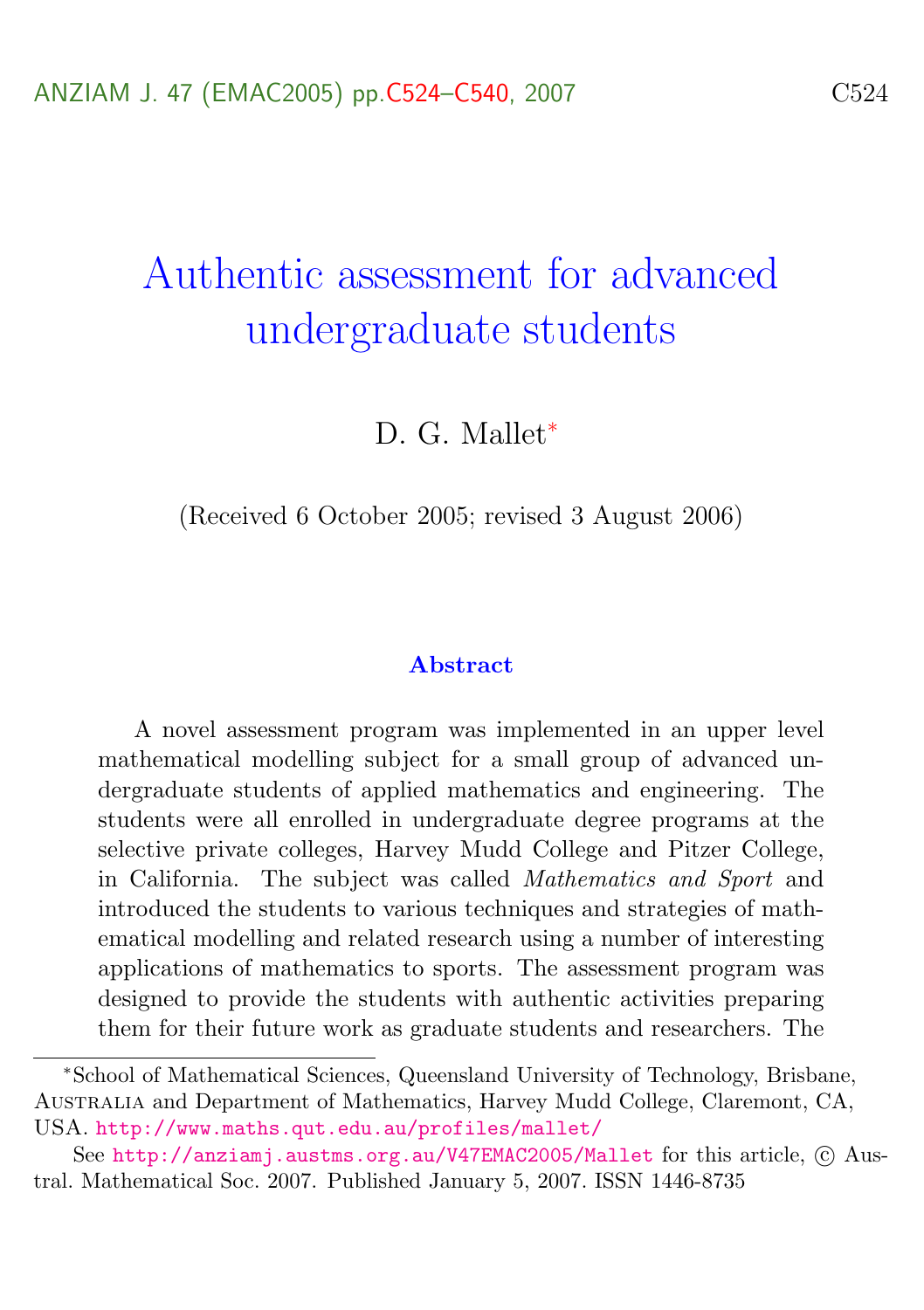## Contents C525

program included a mock "conference day" for which students prepared papers and presented a seminar. The written paper and the seminar were scaffolded by instruction in such writing and presentation as well as activities to encourage free thinking and creative interpretation of problems throughout the semester. The assessment scheme proved to be both popular with students and effective, in that continuous components prepared the students for the requirements of terminating assessment items. The students' papers proved to be well-written, thoughtful and, to some extent, illustrated the students' development as researchers over the course of the subject. Unfortunately, the oral presentations were not of the same high standard for a number of reasons including the level of instruction in this subject and also previous experience in presenting orally. This article offers a description of the novel assessment program and the results of its implementation in order to provide guideposts for others confronted with similar student groups.

# **Contents**

<span id="page-1-0"></span>

| 1 Introduction                | <b>C526</b>      |
|-------------------------------|------------------|
| 2 The students and the course | C527             |
| 3 Assessment strategy         | C <sub>529</sub> |
| 4 Impact on students          | C534             |
| 5 Findings and conclusion     | C537             |
| <b>References</b>             | C538             |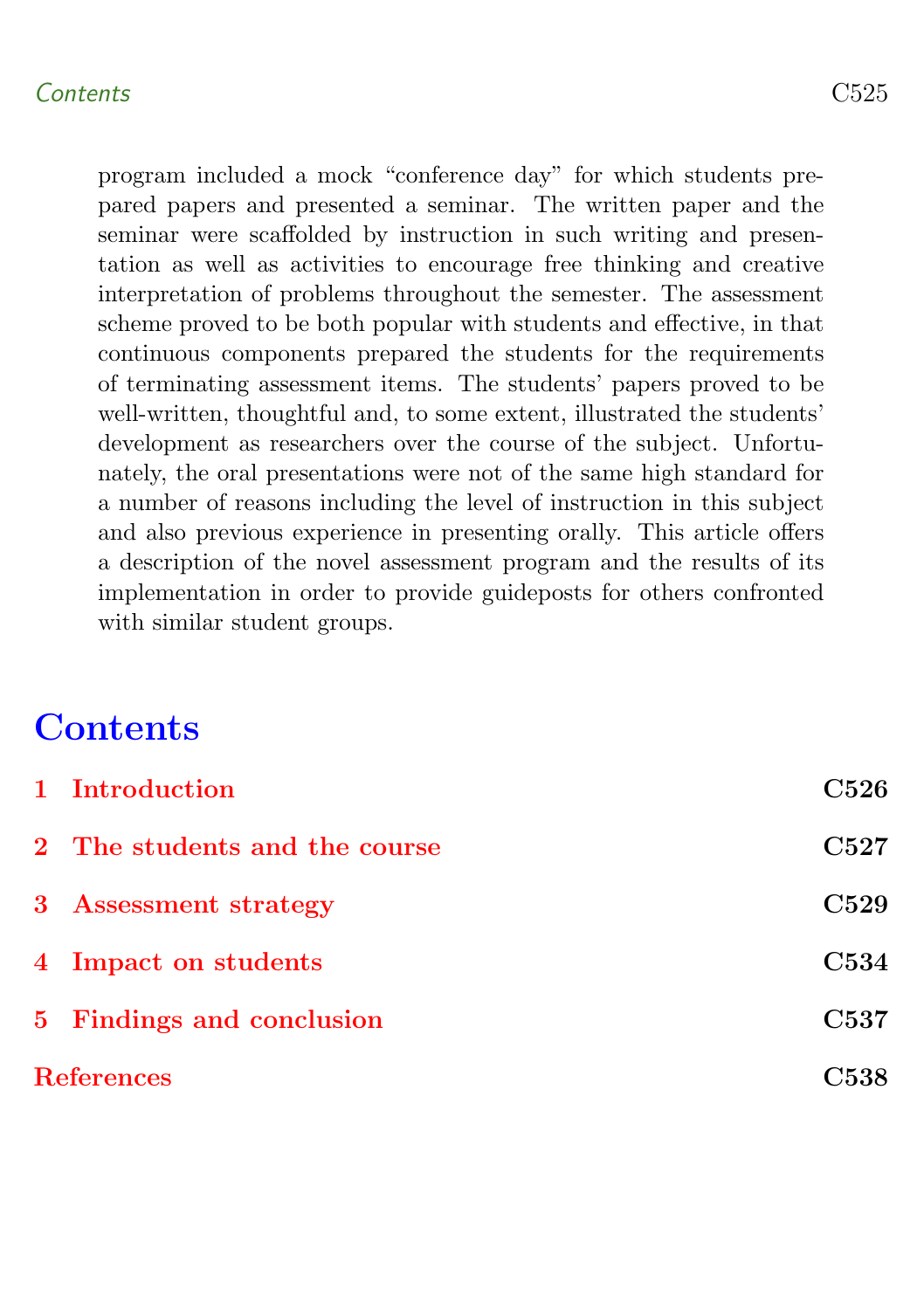## 1 Introduction C526

| To solve the equation we will first integrate with respect to time to obtain      |                           |
|-----------------------------------------------------------------------------------|---------------------------|
| the velocity of the projectile, v. Having done this, we integrate with respect    |                           |
| to t again to solve for the displacement of the projectile as a function of time. | Note in<br>Think:         |
|                                                                                   | the equation for          |
|                                                                                   | velocity that the         |
|                                                                                   | horizontal compo-         |
|                                                                                   | nent is a<br>$con-$       |
|                                                                                   | stant, but the ver-       |
|                                                                                   | <i>tical component is</i> |
|                                                                                   | Why is this<br>not.       |
|                                                                                   | the case?                 |

<span id="page-2-0"></span>FIGURE 1: An example of a 'think' problem taken from the workbook chapter discussing simple projectile motion. Space is provided for students to complete calculations and note any useful thoughts.

# 1 Introduction

In a recent course offering, Mathematics and Sport, an assessment structure was implemented that included the assessment of class workbooks, written research papers and oral presentations of research. While the use of research papers and oral presentations may be a reasonably common practice, the use and assessment of workbooks in advanced university mathematics classrooms is quite unusual, particularly in the experience of the author. Due to the structure of the remainder of the assessment programme, two terminating assessment items, it was important to include a component of continuous assessment via the workbook. It was found that students enjoyed the stimulating 'think' problems used in the workbook (see Figure [1\)](#page-2-0). They believed that these activities improved the level of insight that they obtained during the course and that they were able to demonstrate in their mock journal articles.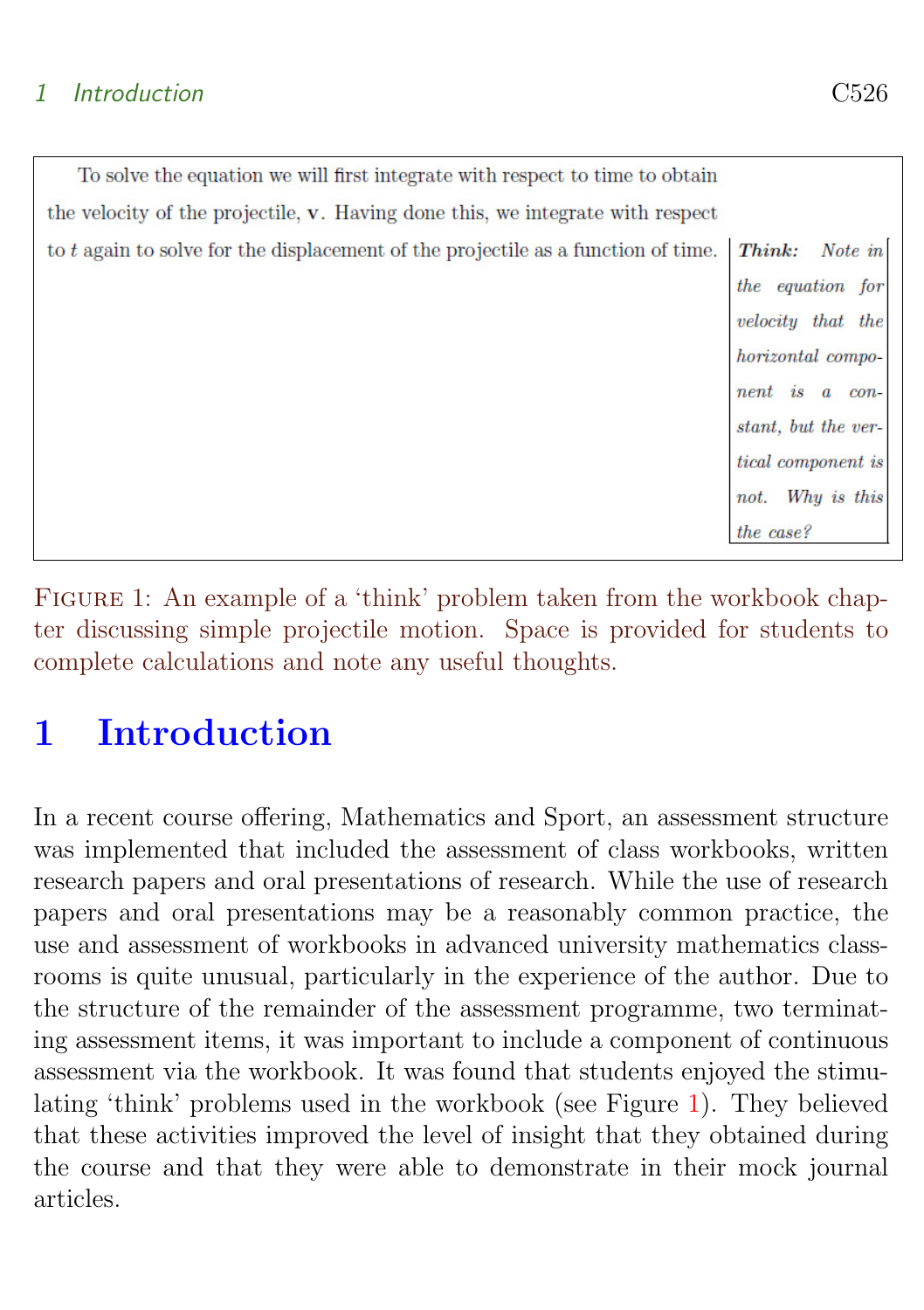### 2 The students and the course C527

In the remainder of this article, the assessment items and their impacts on students' attitudes and learning are discussed. In the following section, the assessment context is described before a discussion of the assessment programme is given in order to provide a background to the ensuing discussion. Following the background explanation, the impact of the assessment items on student attitudes and performance is considered before a consideration of the strengths and weaknesses of the assessment items is presented.

# <span id="page-3-0"></span>2 The students and the course

Provided in this section is a short summary of the students and the instructional program in order to form a background to the discussion of the assessment items. The nine students taking the course were either junior or senior science, mathematics and engineering students at the highly selective undergraduate institutions Harvey Mudd College (hmc) and Pitzer College in Claremont, California. All students in this class were Americans, but came to hmc from different socio-economic and geographic backgrounds. A common characteristic of the students is that they are all very gifted mathematically.

The course Mathematics and Sport was a seven week course introducing students to interesting sporting applications of mathematics and the skills required to construct, analyse and present mathematical models. In brief, the major assessment tasks required of the students included a mock mathematical modelling journal article on a topic of their choice (in mathematical modelling of sport) coupled with an oral presentation of the same work to a group of their peers and professors. The third component of the assessment programme was one that is not often employed in advanced undergraduate mathematics classes—a workbook with activities related to classroom lectures that are completed by students after each lecture (see for example, Figure [2\)](#page-4-1). The workbook item will be discussed in more detail later in this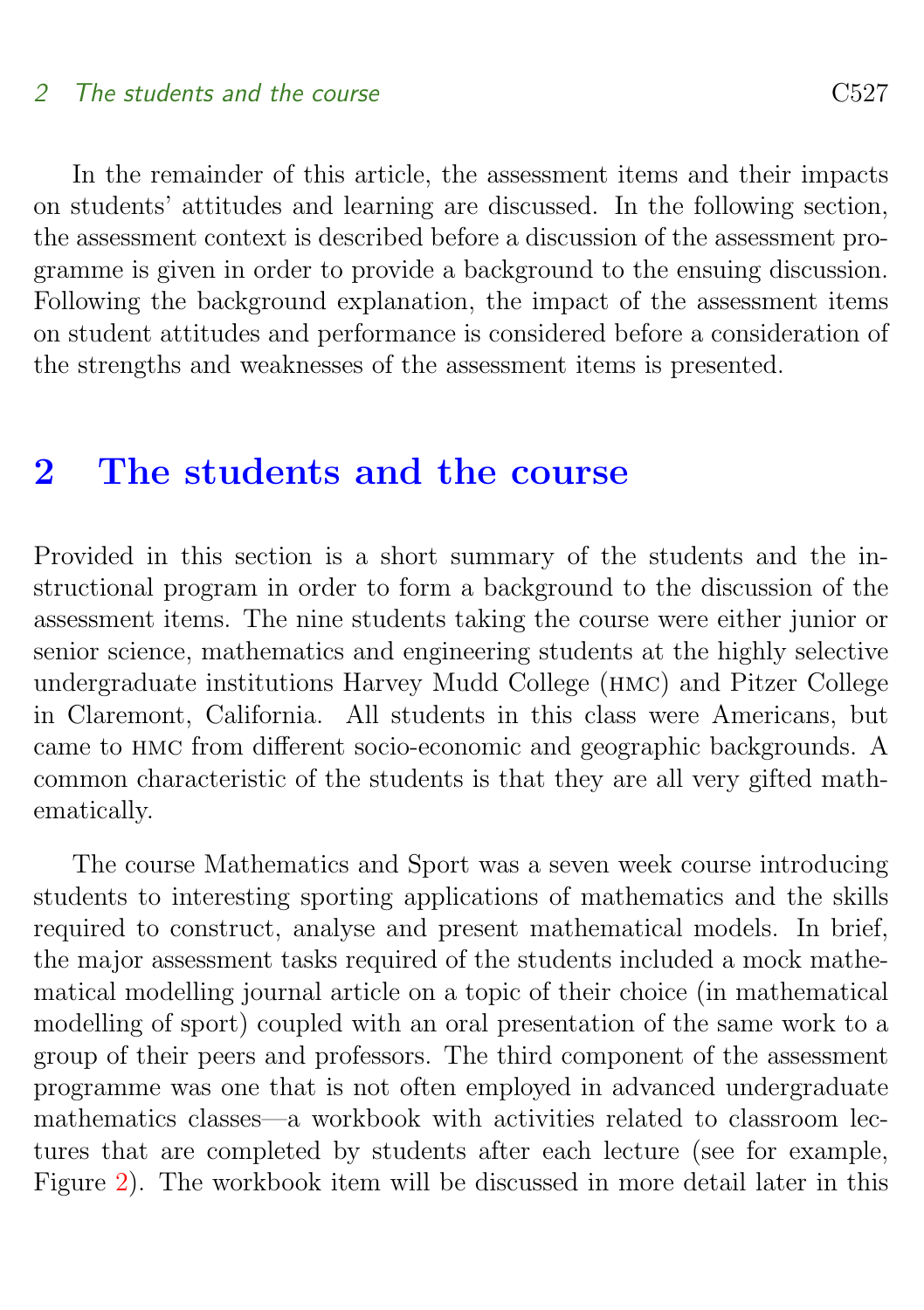<span id="page-4-2"></span>Show that the above expression for the position of the projectile  $Task:$ reduces to the no drag result as the drag coefficient approaches zero.

<span id="page-4-1"></span>Figure 2: Outside of class time, students were required to complete tasks related to classroom lectures which aligned their thoughts and work directions.

article. References to such assessment tasks are scarce, but include a so called 'novel' first-year analysis course at University of Warwick where the workbook has been implemented specifically to allow students to cope with a traditionally difficult subject [\[9\]](#page-15-0).

<span id="page-4-0"></span>All of the students in the course considered here are well above average in terms of mathematical ability. Indicative of the general standard of hmc students is that the  $2003/4$  incoming class achieved an average SAT math score of 750 compared with the national average of 519 [\[6\]](#page-15-1). Furthermore, in the first two or three years of college education, the students were provided with the fundamental and advanced concepts of many aspects of mathematics. In this course, an attempt was made to provide the students with an introductory level of training in the skills of mathematical modelling research and mathematical communication. The assessment programme as a whole was designed to guide the students in developing these skills and also to provide a measure of development over the duration of the course.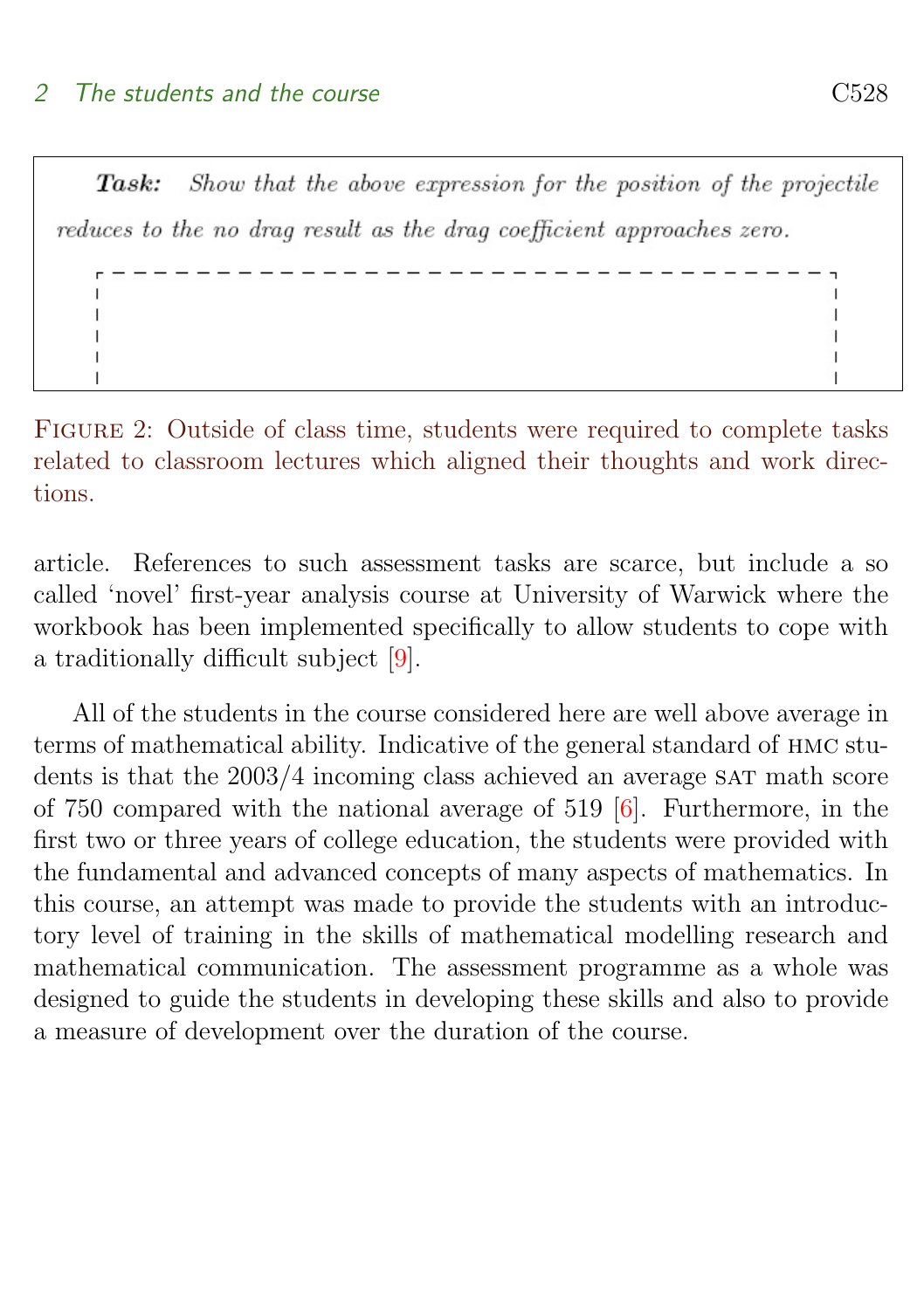## <span id="page-5-0"></span>3 Assessment strategy C529

## 3 Assessment strategy

Briefly outlined earlier, the assessment strategy for Mathematics and Sport comprised three items.

- 1. Mock journal article (70% of grade). A mathematical modelling paper presenting a model of some sport related process (such as the path of a basketball to the hoop), written in the style of international, peerreviewed journals.
- 2. Oral seminar (20% of grade). An oral presentation of approximately 15 minutes, discussing the research presented in the mock journal article.
- 3. Class workbook (10% of grade). Including exercises to fill in gaps in class activities, finish mathematical questions, but most importantly, to think about, discuss and reflect on ideas extending the work carried out in class.

The mock journal article and the oral seminar formed the dominantly authentic parts of the assessment program in that they required the students to effectively use acquired knowledge in mathematical communication to practice abilities required by real-world mathematicians [\[8,](#page-15-2) [11\]](#page-16-0). Both were presented and then assessed at the end of the lecture program.

Item number three is of particular interest as it is not used regularly by the author and the perceived resulting impact on student learning is worthy of note. The class workbook is designed to be a type of portfolio of a student's work and to that end it is a focused collection of work to demonstrate achievement and growth in learning [\[1\]](#page-14-1). Doubling as abbreviated lecture notes, the workbook provided students with the opportunity to give written and graphical (such as plots) examples of their mathematical work, undertake personal reflection upon the work discussed in class, and think about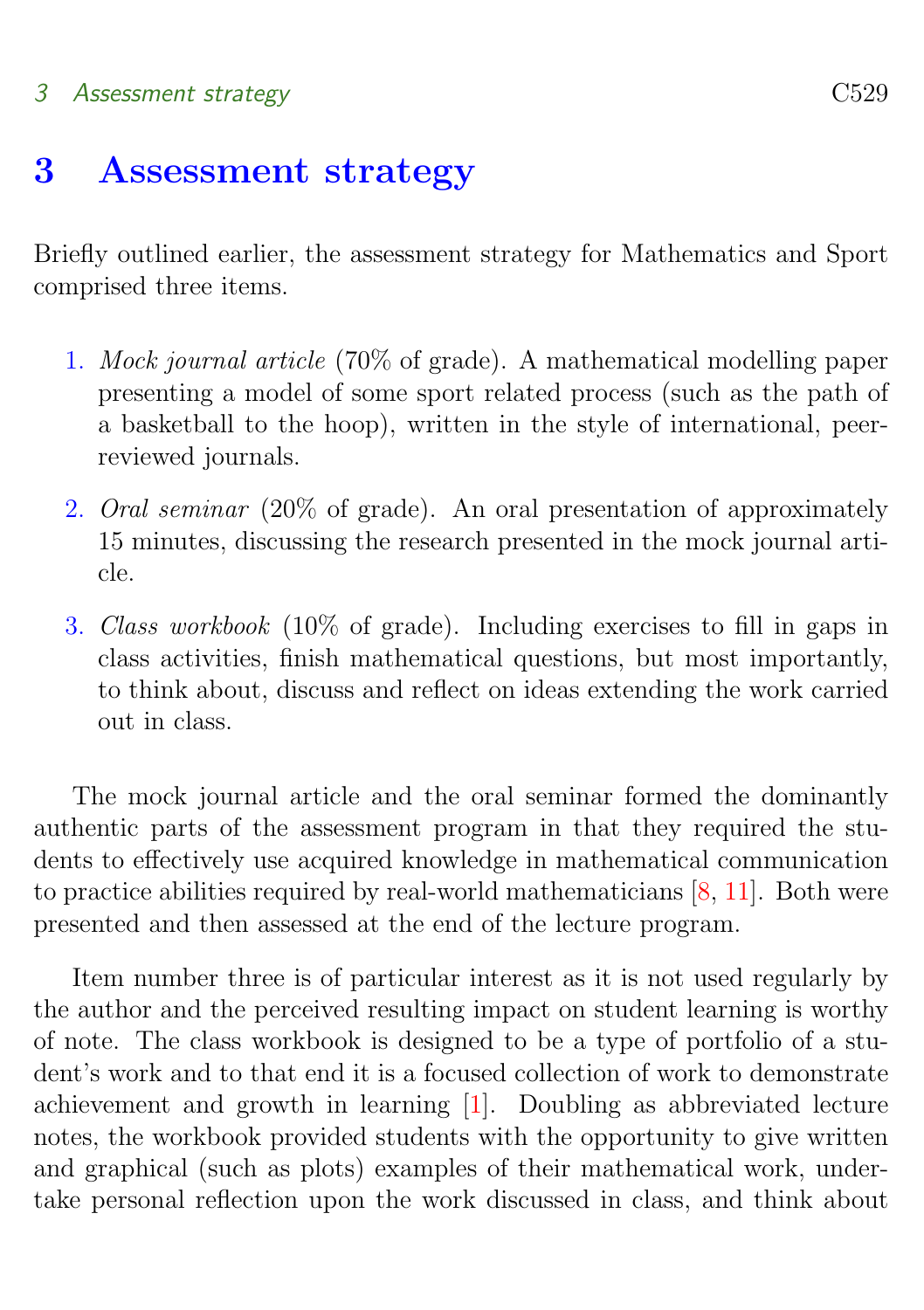<span id="page-6-1"></span>**Wrapping Task:** Write a paragraph or two about what you think could make the mathematical results regarding optimum projection angles for maximum projectile range, incorrect. How and why would these things change the outcome of a projectile sport?

\_\_\_\_\_\_\_\_\_\_\_\_\_

<span id="page-6-0"></span>Figure 3: An example reflective summary task following a section discussing the importance of common sense in modelling projectiles.

ways of extending classroom work. The tasks required of students were similar in nature to the 'situational lessons' discussed by Pandey as emerging directions in authentic mathematics assessment [\[8\]](#page-15-2).

The course was divided into seven content modules and associated with each of these was a separate workbook section. The students were required to:

- fill in gaps from classroom examples,
- complete traditional mathematical question tasks listed in the text,
- think critically and deeply about discussions in class and extensions to class activities,
- write reflective summaries of sections of classroom work (see Figure [3\)](#page-6-0).

The workbook is an unusual assessment item for upper level undergraduate mathematics courses. Discussions with colleagues led to comments that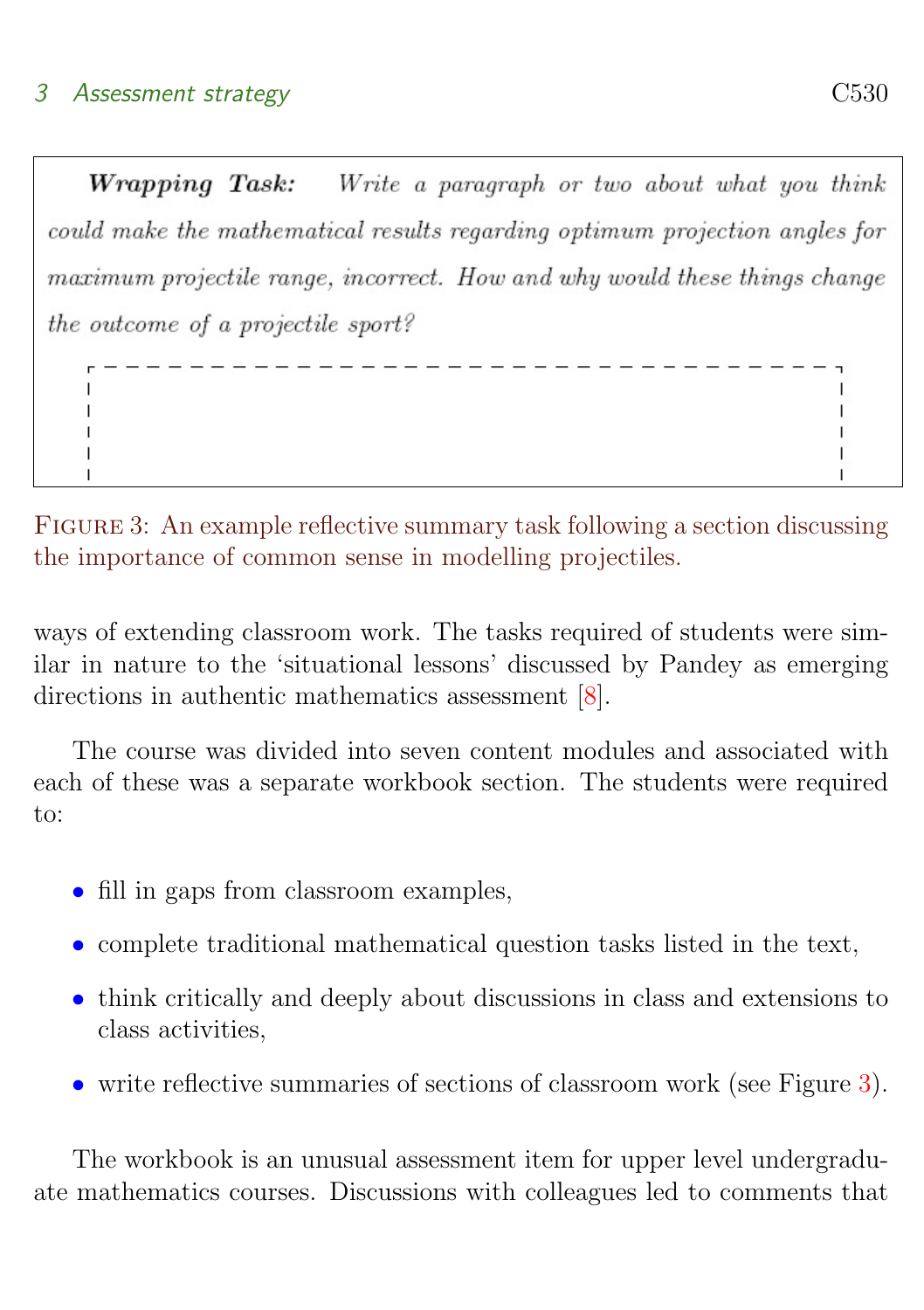## <span id="page-7-0"></span>3 Assessment strategy C531

the idea may be "childish" and inadequate to fully assess the learning of the students in an advanced level class such as Mathematics and Sport. It is therefore important to realise that the workbook is not meant to "fully" assess student learning, but instead to form part of a comprehensive assessment program.

The obvious reasons for choosing the workbook for assessment are that the instructor is able to keep track of what the students know over the length of the course and that the workbook promotes student reflection and critical thinking through a thoughtful choice of activities [\[1\]](#page-14-1). However, it is also important to note that the workbook appears to be a better choice over such alternatives as unadorned homework assignments, especially for an upper level class. While similar questions and critical thinking activities could be set for the students, it seems that the continuity and style of the portfolio/ workbook improve the input of the students and even increased the apparent sense of pride that students showed in their work.

In line with Crossroads in Mathematics [\[2\]](#page-15-3), the initial adoption of this workbook assessment activity was to provide a form of frequent assessment. This was especially important given that the remaining two assessment items would only see the students being assessed after the course was completed, giving no possibility of feedback to help the students performance in the course. However, the use of portfolio style activities is also considered to motivate students and involve them in their own learning [\[1\]](#page-14-1). Based on informal student comments and the author's perception of student interest levels, the workbook task was at least successful from an observational point of view.

The students were required to complete the workbook activities for each module of the class within one week of completion of that module. However, they were encouraged to continue with the reflection and thinking activities throughout the seven weeks of the course. Upon submission, the students were graded using a rubric to which they had free access from the beginning of the course (see Figure [4\)](#page-8-0). Using the rubric, along with additional comments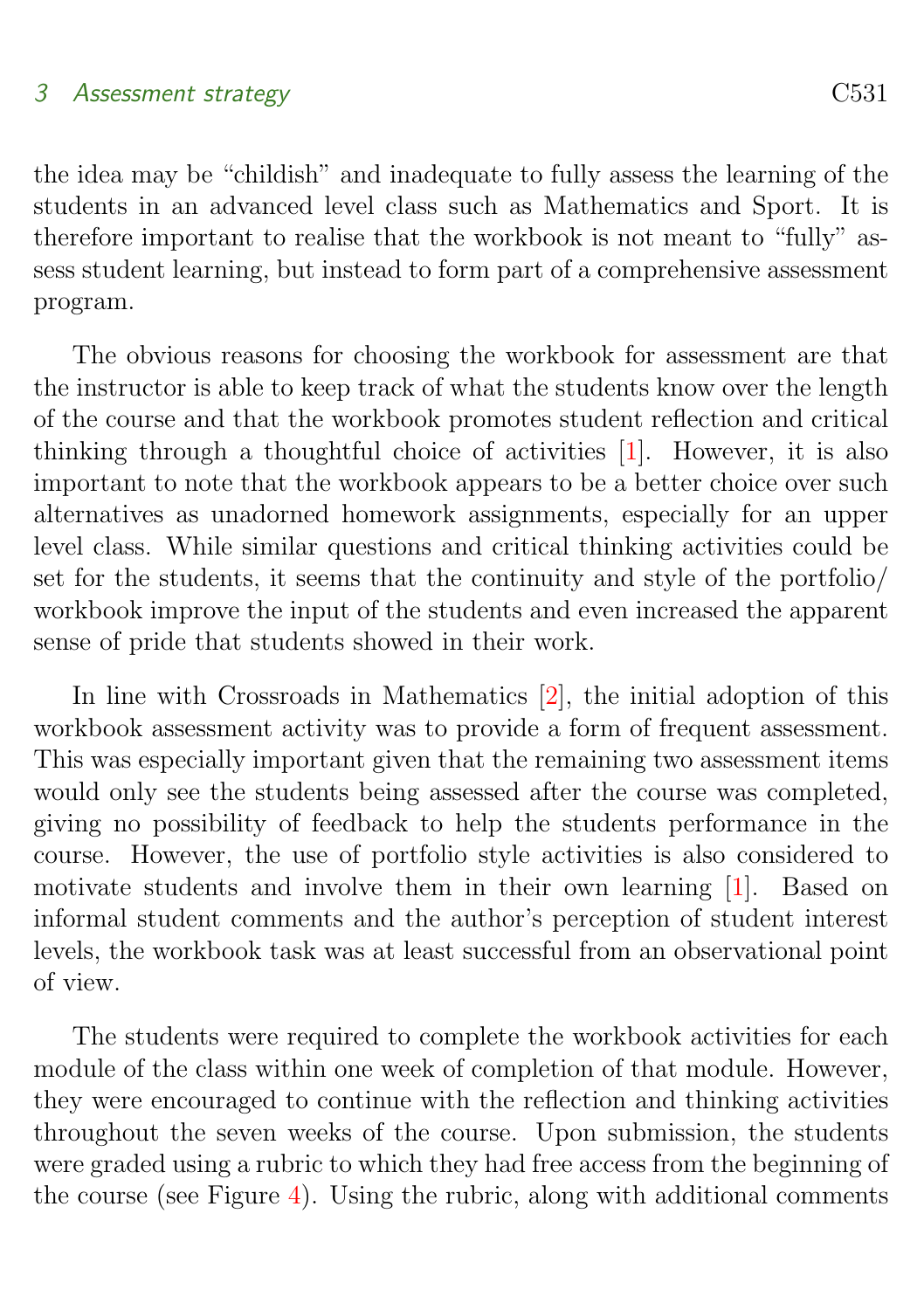|                       |                   |                                                | $_{\rm Standard}$        |                                                                             |                        | You | $10\%$<br>For |
|-----------------------|-------------------|------------------------------------------------|--------------------------|-----------------------------------------------------------------------------|------------------------|-----|---------------|
|                       | ⋖                 | В                                              | Ò                        | ≏                                                                           | 匞                      |     |               |
| Completeness of Fully | com-              | Few                                            | results<br>Only          | results<br>Only                                                             | any<br>Few,            |     | Max           |
| class notes           | notes<br>plete    | notes/definitions                              | shown with lit-          |                                                                             | notes/results          |     |               |
|                       | explana-<br>with  | missing                                        | tle explanation          | $\begin{tabular}{ll} shown & with & lit-\\ the & explanation \end{tabular}$ | shown                  |     |               |
|                       | tions/definitions |                                                | and some notes           | and many notes                                                              |                        |     |               |
|                       | of vars/params    |                                                | missing                  | missing                                                                     |                        |     |               |
| Wrapping tasks        | All completed as  | A small number                                 | A number of              | Only a few tasks                                                            | attempt<br>Σó          |     | Max           |
|                       | per directions    | of tasks not                                   | tasks are not            | attempted fully                                                             | to respond or          |     |               |
|                       |                   | attempted                                      | attempted                |                                                                             | responses<br>긚         |     |               |
|                       |                   | poorly<br>ă                                    | or attempted             |                                                                             | poorly<br>are          |     |               |
|                       |                   | attempted                                      | poorly                   |                                                                             | attempted              |     |               |
| <b>Other</b>          | All completed as  | A small number                                 | A number of              | Only a few tasks                                                            | attempt<br>Χo          |     | Max           |
| $task$ s/thinks       | per directions    | of tasks not                                   | tasks are not            | attempted fully                                                             | to respond or          |     | N             |
|                       |                   | attempted                                      | attempted                |                                                                             | responses<br>$\exists$ |     |               |
|                       |                   | poorly<br>ă                                    | attempted<br>or.         |                                                                             | poorly<br>are          |     |               |
|                       |                   | attempted                                      | poorly                   |                                                                             | attempted              |     |               |
| Extended think-       | Regularly         | Sometimes                                      | Occasionally             | Rarely demon-                                                               | No demonstra-          |     | Max           |
| ing and insight       | demonstrates      | demonstrates                                   | demonstrates             | strates thinking,   tions of thinking                                       |                        |     | N             |
|                       | $re-$<br>thining, | re-<br>thinking,                               | re-<br>$\n  thinking,\n$ | responses or                                                                | or insight be-         |     |               |
|                       | and<br>spos       | $\hspace{0.5pt} and \hspace{0.5pt}$<br>sponses | σr<br>sponses            | work that are                                                               | yond the level         |     |               |
|                       | work that are     | work that are                                  | work that are            | beyond the level                                                            | of classroom dis-      |     |               |
|                       | beyond the level  | beyond the level                               | beyond the level         | classroom<br>$\sigma f$                                                     | cussion                |     |               |
|                       | of classroom      | of classroom                                   | classroom<br>of          | discussion                                                                  |                        |     |               |
|                       | discussion        | discussion                                     | discussion               |                                                                             |                        |     |               |

## <span id="page-8-0"></span>FIGURE 4: The workbook grading rubric.

3 Assessment strategy C532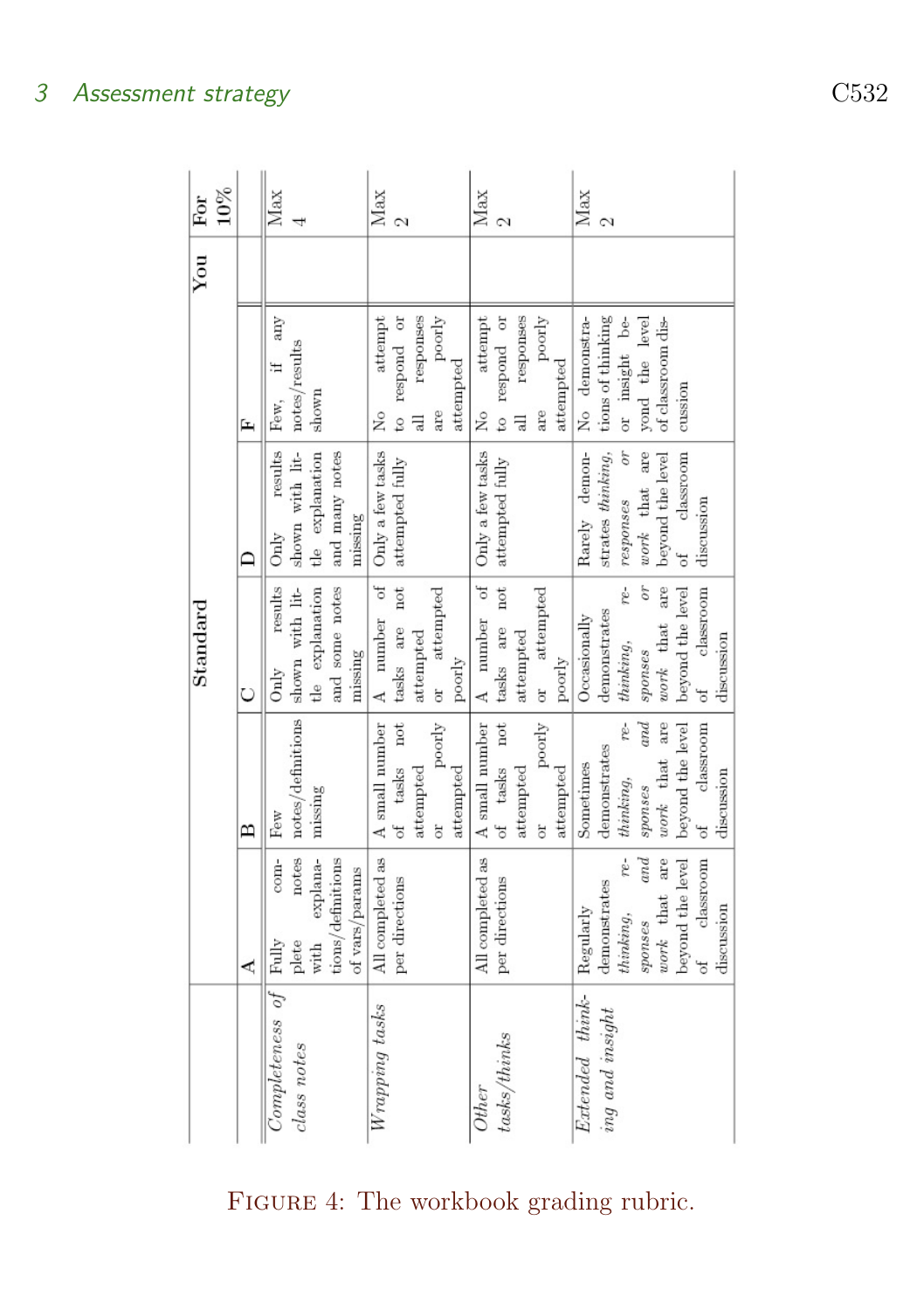### <span id="page-9-1"></span>3 Assessment strategy C533

and interviews if necessary, feedback was provided to the students with an aim to effect learning improvements [\[3\]](#page-15-4).

Comments and discussions with the student could be as simple as instructing them to complete questions and notes, or as deep as considering the student's thoughts and reflections on what was discussed in class. One favourable outcome of these discussions was when a student revealed an interest in pursuing undergraduate research related to a topic covered in class. The student has already formulated extended thoughts and theories related to sporting game theory and extensions to mathematical sociology.

Given that continuous feedback was facilitated through the grading rubric, it is important also to consider the choice of this item. Arter [\[1\]](#page-14-1) states that clear and complete criteria for assessing students' performances are essential; for this reason, students were provided with the grading rubric early in the course and the workbook and other assessment items were discussed fully with students in the first lecture. Therefore the rubric conveys to students the requirements of the assessment activity. The rubric increases the validity of the workbook assessment by facilitating fairness, accuracy and consistency. All students are graded using the same criteria for the same activities and hence the rubric allows for appropriate assessments of student performance [\[7\]](#page-15-5).

<span id="page-9-0"></span>It seems fair to assume that researchers would reflect on their work and the work of others as part of a thoughtful research activity. In this way then, the workbook can also be seen as offering a form of authentic assessment for students intending to proceed to future employment as researchers. Written communication skills as well as reflective practice, a meta-cognitive function, are considered important as graduate capabilities [\[5\]](#page-15-6). Not only does this type of workbook develop attitudes of an active researcher, it also addresses elements of graduate capability frameworks which are of high importance in modern universities.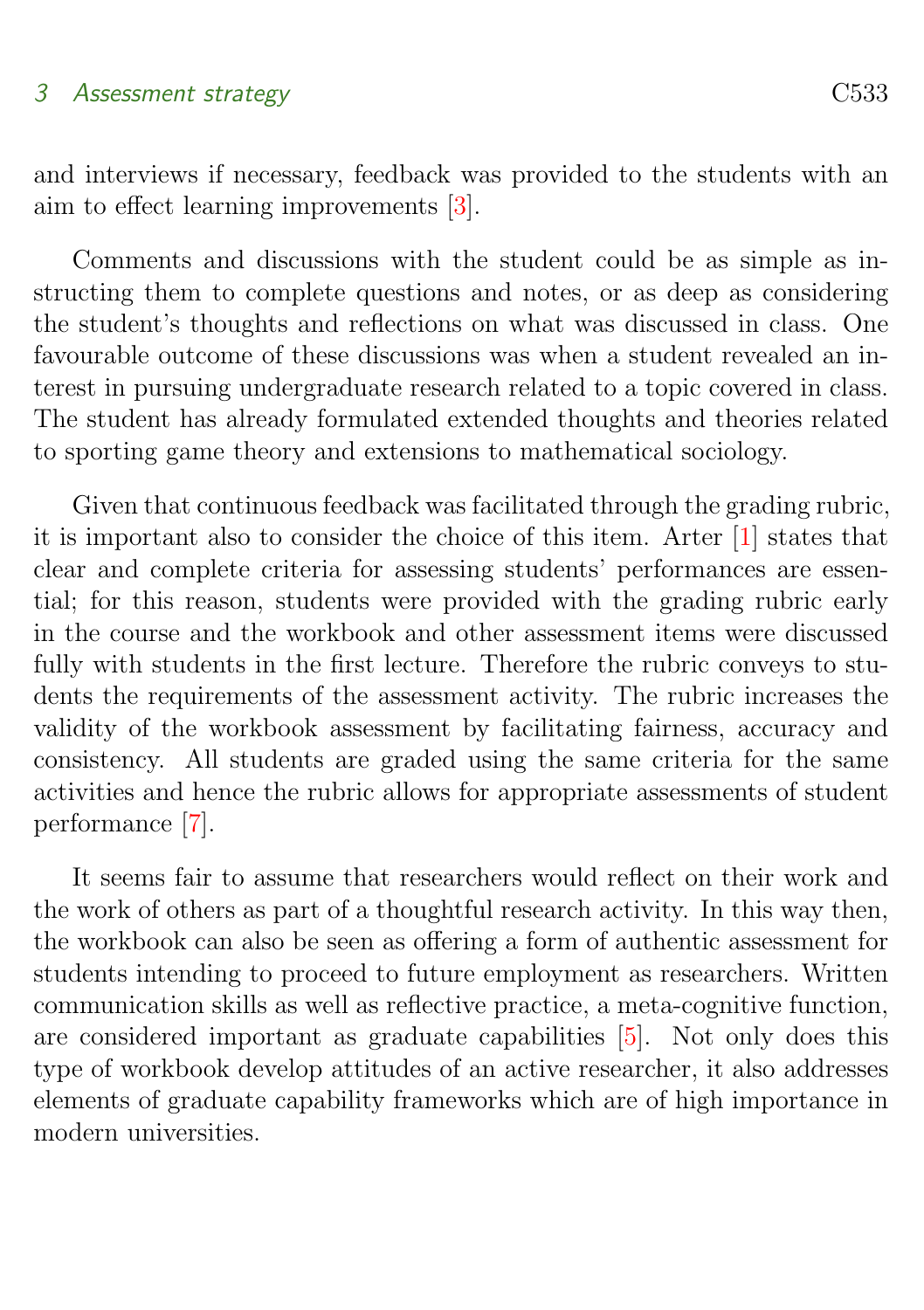## <span id="page-10-0"></span>4 Impact on students C534

## 4 Impact on students

Initially, the students of the course were concerned that with 90% of their final grade depending on the mock journal article and the oral presentation, there would not be enough feedback throughout the course to guide their final submissions. However, over the extent of the course eight of the students underwent distinct changes in their attitude toward the structure of the course as a whole and the assessment programme in particular.

A report by Saskatchewan Education [\[10\]](#page-16-1) states that attitudes of students are shown in how they ask and answer questions, attempt problems, and approach new mathematical work. The report notes that written papers, oral presentations and collections of work are perfect ways to assess mathematics students' attitudes. In light of this, the assessment program implemented for Mathematics and Sport was ideal for assessing student attitudes. Throughout the course it was possible to gauge students' attitudes through their responses, reflections and answers to mathematics problems, all of which were provided in the workbook. In this way the workbook served as an effective index of students' attitudes.

With such a small class it was possible to personally interview the students both during and after the course. These interviews provided useful information relating to the students' feelings towards the course as a whole and the assessment program in particular.

Student interviews in week one, after being informed of the assessment structure, revealed that all students suspected the workbook activity may be rather simple and of little use in improving their learning and/or final grades. Furthermore, three students raised queries as to how the workbook—based on in class lectures—could be useful when the students are not given traditional examinations on that lecture material. In other words: "Why should we study something that we are not 'tested' on?" In the weeks to come, this view was to change for most students. However, one student did display a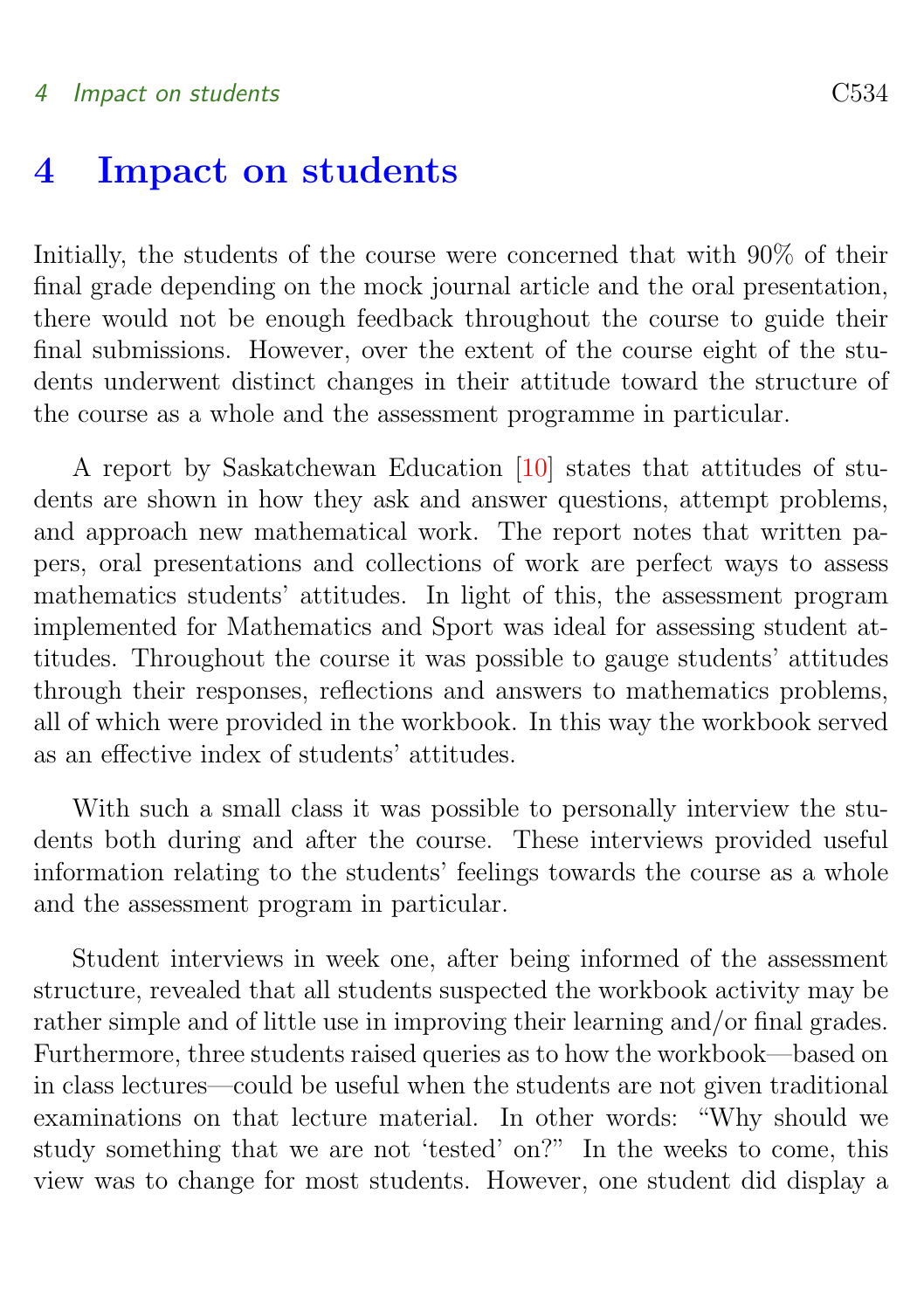## 4 Impact on students C535

degree of 'blind faith' when mentioning that the activity must be somewhat relevant to the learning process and subsequent assessment since it was a required activity.

After three of the seven weeks of lectures, the students had been exposed to two and a half of the lecture topics, been assessed on one workbook module, and already been exposed to the full array of workbook activity types. At this point, a further series of student-instructor interviews were conducted and already it appeared that the attitudes of some students were shifting. Five of the students still showed signs of struggling with the concept of a mathematics course where their mathematical ability was not the principle indicator of learning or the skill to be assessed. However, over the weeks to follow, students reported that this feeling decreased somewhat and that they began to see the mathematics, which they already understood, as a medium through which the communication skills to which they were being exposed were passed.

Students also raised issues with tasks in the workbook asking them to 'think critically' or 'reflect on' some principle or application of mathematics. They were concerned that these were not 'mathematical' activities. For this reason, one half of a lecture period (about 35 minutes) was dedicated to a discussion of life as a mathematical researcher and what type of activities this regularly involved. This also coupled as a useful introduction to the period of time that students would spend writing their mock articles. The author gave students examples of how a mathematical biologist (the author's main field of research)

- examines biological literature,
- thinks critically about experimental problems and how they could be better explained in a theoretical/mathematical manner, and
- reflects on the models that he/she constructs and the resulting predictions and observations.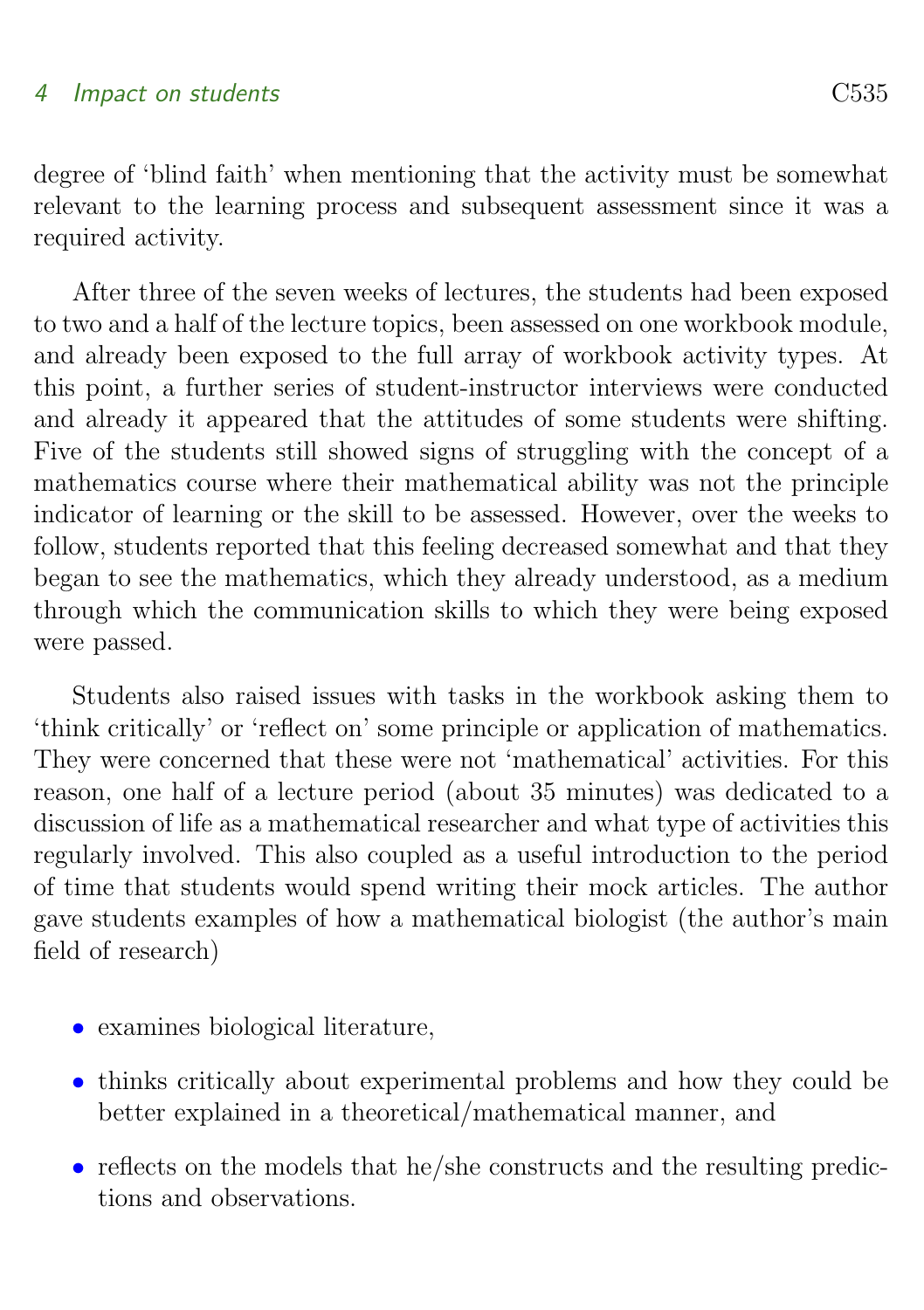## 4 Impact on students C536

While the students were not explicitly told why the half-lecture was being presented, one student offered a comment at the end of the class that they now understood why they needed to learn how to think and reflect, not just to 'do' mathematics problems. A number of other students were in agreement with this comment.

Following the conclusion of lectures and after final assessment, interviews of students were again conducted. Seven of the students commented that their attitude, in particular towards the workbook exercise, changed over the duration of the course. Most said that they began to see it as less of an inconvenient waste of time and more of a useful preparatory exercise when they began working on their mock journal articles. The students remarked that they could see the link between deeper, non mathematical thinking and reflecting, and the conduct of mathematical research quite early in the paper writing process. Six of those students also observed that they became more active in the class at around that same time.

<span id="page-12-0"></span>Since this workbook type of assessment activity has not been used previously by the author, it is difficult to accurately measure its impact on student performance. However, the quality of the final submissions (mock paper and oral presentation) of the students was exceptional. Eight of the nine students displayed critical thinking skills, depth of perception and broad considerations all beyond levels expected by the instructor. The conclusion sections of the students' papers also showed evidence of development in their ability to reflect on what they were studying, including looking in tangential directions from the initial study, discussing possible problems, and why certain directions were taken in the solution of problems. Again it is difficult to measure the effect of the workbook on these final projects, but given the impact of the workbook on the students' attitudes and the students' revelations of how important reflecting and thinking are in the research process, it seems that there were indeed positive results.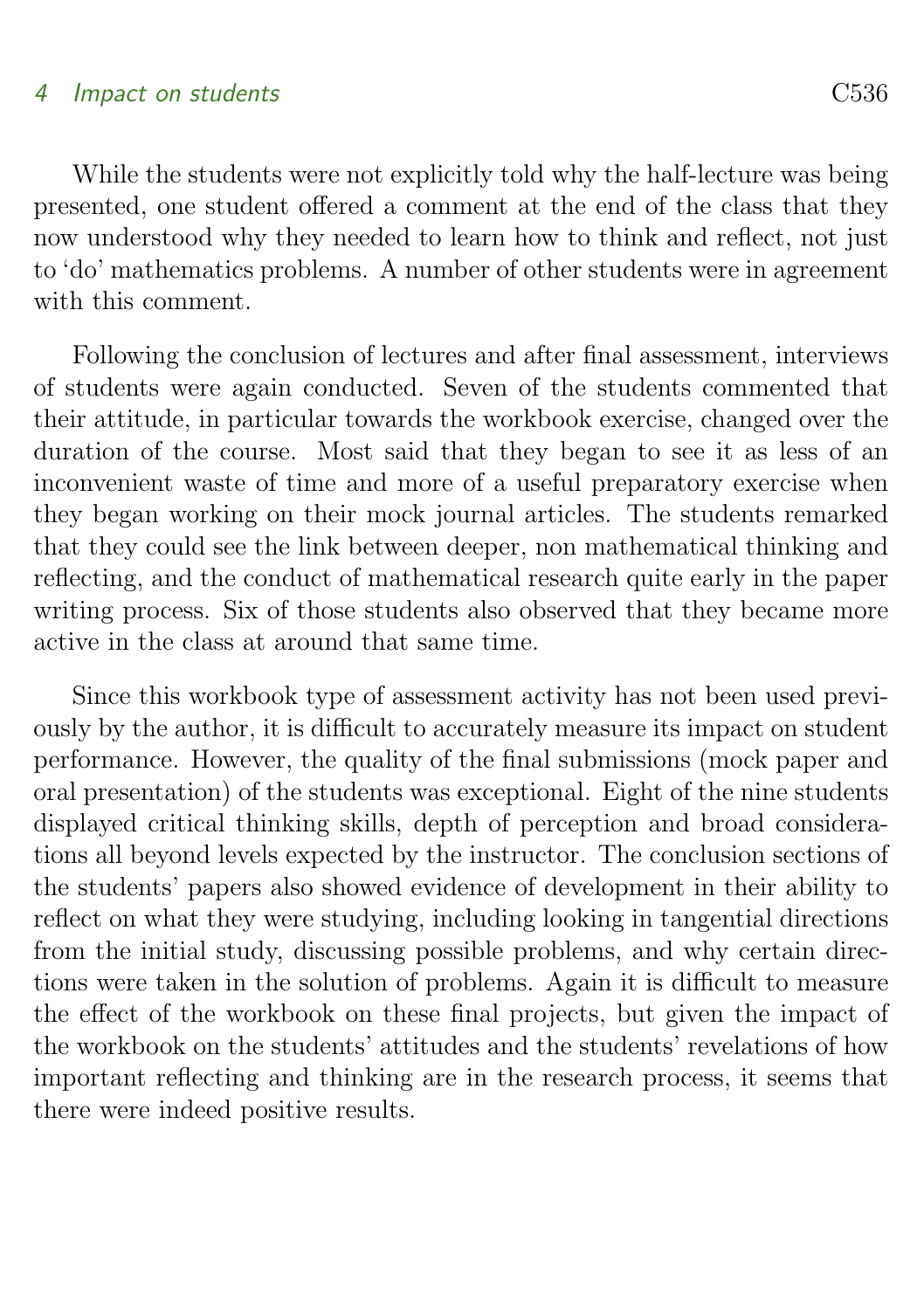# <span id="page-13-0"></span>5 Findings and conclusion

This offering of Mathematics and Sport was the first for the instructor, and as a result the course as a whole and the assessment component are a first attempt. Therefore, both promising strengths and weaknesses to be improved were elucidated in this first staging of the course. A number of useful insights into the coupling of the course and its student cohort were also brought to light.

A particularly promising strength of the workbook assessment item was that students began to associate their success in the course or lack thereof with their own strengths and weaknesses, particularly in mathematical communication and thinking. Brosnan and Hartog [\[4\]](#page-15-7) also found that such associations were helped by portfolio assessment. Furthermore, the workbook assessment item allowed the instructor to gauge student skills and development in communication and critical thinking over the entire length of the course, while the mock paper and oral presentation gave only end results.

The workbook was also a useful means for the instructor to evaluate and improve the course itself, as evidenced by the introduction of a lecture about 'life as a mathematical biologist'. The instructor observed the need to alter the lecture sequence and topics slightly, and as a result of the alterations, students' attitudes and understanding were improved.

While written papers and oral presentations are common and tested forms of course assessment, the workbook or portfolio seems to be quite rare in upper level, undergraduate mathematics courses. This may be due to the lack of 'hard' evidence of the improvements in learning due to the assessment of portfolios [\[1\]](#page-14-1). Another weakness of the workbook assessment item was the lack of familiarity that the instructor had with the students. It was difficult to accurately anticipate the level of critical thinking and reflection skills with which the students would enter the class. This weakness could be overcome in future offerings of the course and the subsequent tailoring of the workbook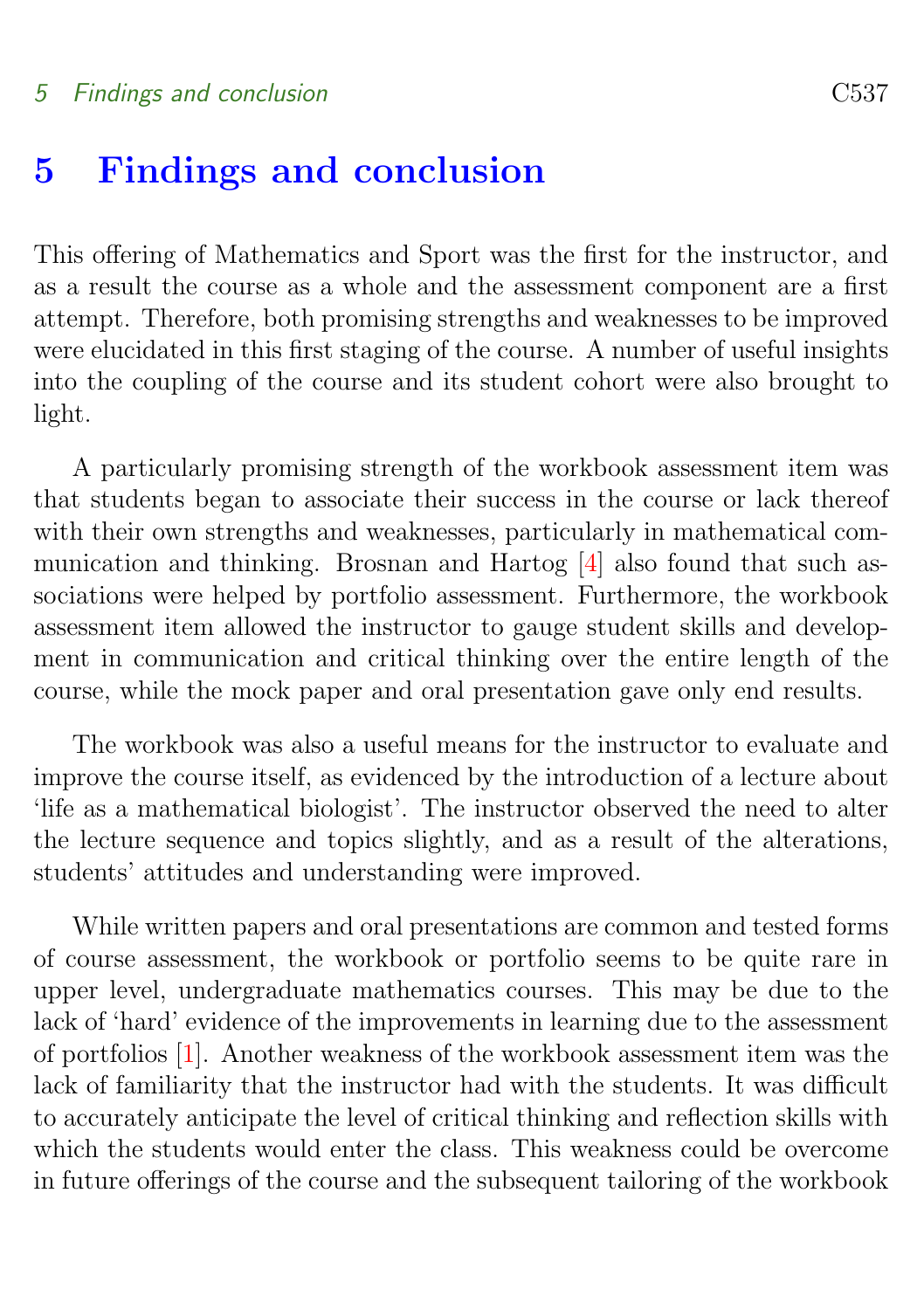## References C538

to the level of skill of particular student groups.

In summary, the rarely employed workbook portfolio was employed as part of an authentic assessment program in an advanced level undergraduate course—Mathematics and Sport. The workbook was used in an attempt to introduce students to mathematical communication, critical thinking and reflection. Such skills were required in order to prepare the students for their final assessment items, the oral seminar and mock journal article. Interviews with students both during and after the course indicated that over the period of the course their attitudes toward the workbook item changed in that they began to fully realise its relevance to their assessment and to life as a mathematician in general.

Without quantitative control data for students not using the workbook, it is difficult to measure its impact on students' raw-grade performances. However, the changes in students' attitudes and the apparent influence on their final papers and seminars seem to be at least some evidence of the promise of the workbook in such courses as Mathematics and Sport. Future offerings of the course should give further insight into the workbook's usefulness, but at this stage it seems a promising avenue to improve students' learning and their ability to communicate mathematics effectively.

Acknowledgements: The author thanks Harvey Mudd College for a Postdoctoral Fellowship during which the teaching and learning described in this article were undertaken.

# **References**

<span id="page-14-1"></span><span id="page-14-0"></span>[1] J. A. Arter, V. Spandel and R. Culham. Portfolios for assessment and instruction. ERIC Digest [online]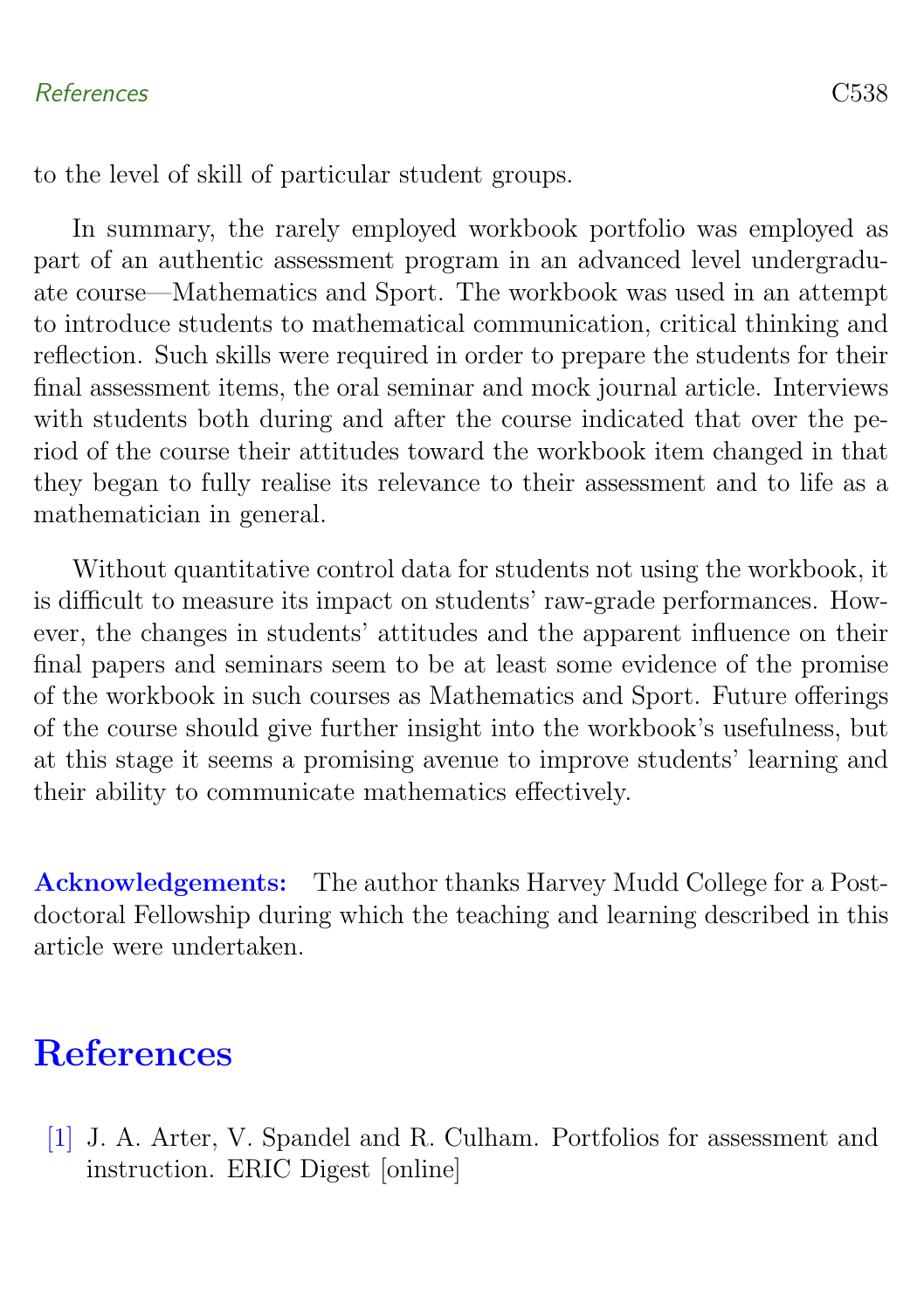<http://www.ericfacility.net/ericdigests/ed388890.html>, 1995. [C529,](#page-5-0) [C531,](#page-7-0) [C533,](#page-9-1) [C537](#page-13-0)

- <span id="page-15-3"></span>[2] American Mathematical Association of Two-Year Colleges. Crossroads in Mathematics: Standards for Introductory College Mathematics Before Calculus. ed. Don Cohen. [Online] <http://www.imacc.org/standards/copyright.html>. [C531](#page-7-0)
- <span id="page-15-4"></span>[3] M. A. Barksdale-Ladd and K. F. Thomas. What's at stake in highstakes testing: teachers and parents speak out, Journal of Teacher Education, 51, 2000, 384–397. [doi:10.1177/0022487100051005006](http://dx.doi.org/10.1177/0022487100051005006) [C533](#page-9-1)
- <span id="page-15-7"></span>[4] P. A. Brosnan and M. D. Hartog. Approaching standards for mathematics assessment. [Online] <http://library.educationworld.net/a9/a9-116.html>, 1993. [C537](#page-13-0)
- <span id="page-15-6"></span>[5] G. Hart, J. Bowden, and J. Watters. Graduate Capabilities: A framework for assessing course quality. Higher Education in Europe, 24(2), 1999, 301–308. <http://eprints.qut.edu.au/archive/00001587/> [C533](#page-9-1)
- <span id="page-15-1"></span>[6] Harvey Mudd College. Highlights. [Online]. <http://www.hmc.edu/highlights/>, 2003. [C528](#page-4-2)
- <span id="page-15-5"></span>[7] S. Messick. Validity. In R. L. Linn, editor, Educational Measurement, 3rd ed., American Council on Education, New York, 1989. [C533](#page-9-1)
- <span id="page-15-2"></span>[8] T. Pandey. Authentic mathematics assessment. Practical Assessment, *Research & Evaluation,*  $2(1)$  1990 [Online] <http://PAREonline.net/getvn.asp?v=2&n=1>. [C529,](#page-5-0) [C530](#page-6-1)
- <span id="page-15-0"></span>[9] Quality Assurance Agency for Higher Education (QAAHE). Subject Review Report: University of Warwick — Mathematics, Statistics and Operations Research. [Online]. [http://www.qaa.ac.uk/revreps/subj](http://www.qaa.ac.uk/revreps/subj_level/q87_01_textonly.htm)\_level/q87\_01\_textonly.htm [C528](#page-4-2)